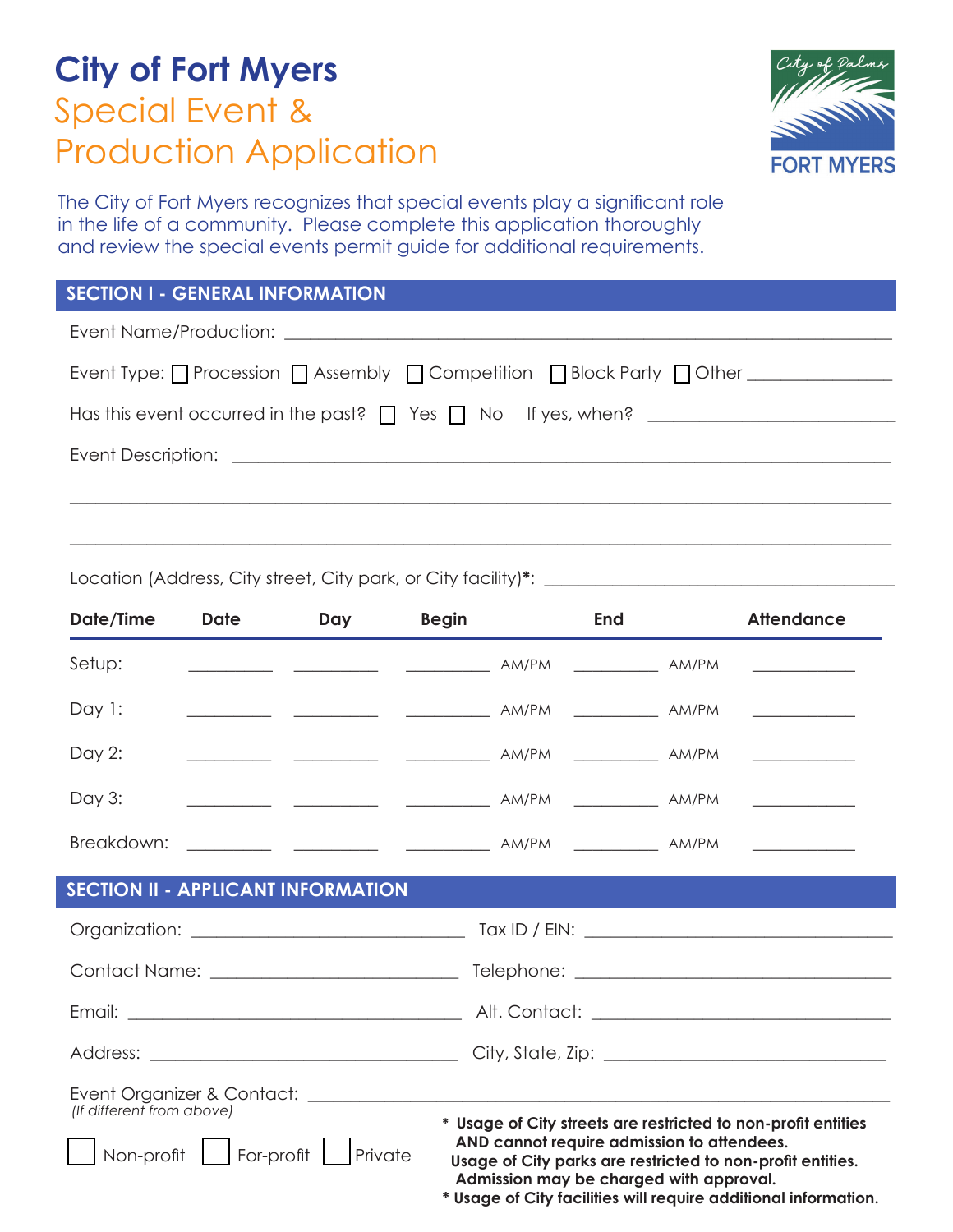## **SECTION III - EVENT INFORMATION**

During the event, will any of the following be used/required (check all that apply)?

|  | Alcohol*                     | Electricity | □ Food & Drink Vendors* □ Performers |         |                |
|--|------------------------------|-------------|--------------------------------------|---------|----------------|
|  | Portable Toilets             | Stages*     | <b>Amplified Sound</b>               |         | Lighting       |
|  | Fireworks*                   | Animals     | <b>Bounce Houses</b>                 | $\perp$ | Rides / Games* |
|  | Portable Equipment * □ Fire* |             | All Other Vendors*                   |         | Vehicles       |
|  | Tents*                       |             |                                      |         |                |
|  | Music:                       | Amplified   | $\Box$ Acoustic                      |         | Other          |
|  |                              |             |                                      |         |                |

Please identify other equipment or activities and type of performers planned:

 **\* Additional permits, licensing, and inspections may be required. Selecting items above does not guarantee**  \_\_\_\_\_\_\_\_\_\_\_\_\_\_\_\_\_\_\_\_\_\_\_\_\_\_\_\_\_\_\_\_\_\_\_\_\_\_\_\_\_\_\_\_\_\_\_\_\_\_\_\_\_\_\_\_\_\_\_\_\_\_\_\_\_\_\_\_\_\_\_\_\_\_\_\_\_\_\_\_\_\_\_\_\_\_\_\_\_\_\_\_\_\_\_\_ **approval for use based on the event, location, and time.** 

## **SECTION IV - EVENT LOGISTICS**

ON-SITE CONTACT NAME & NUMBER DURING EVENT:

**ROADS/TRAFFIC:** If you are requesting a road closure (additional road closure permit required), which streets (start and end) would be restricted:

| Have you prepared a site map, and traffic and parking<br>management plan?                                                                                                                            | Yes                  | No |  |
|------------------------------------------------------------------------------------------------------------------------------------------------------------------------------------------------------|----------------------|----|--|
| <b>SANITATION:</b> All streets, parks and facilities must be returned to<br>clean condition immediately following any approved event.                                                                | Yes                  | No |  |
| Have you prepared a sanitation plan or do you intend to use<br>City services to provide and charge for necessary cleanup?                                                                            | <b>City Services</b> |    |  |
| <b>SECURITY:</b> All public events require safety. Depending upon<br>the size, nature, and location of event, this may include the City                                                              | Yes                  | No |  |
| of Fort Myers police department. Have you prepared a safety<br>management plan or do you intend to use the City of Fort Myers<br>Police Department to provide and charge for necessary safety?       | City Security        |    |  |
| <b>FIRE/EMS:</b> Some public events require fire and EMS to be present<br>during event hours and/or conduct inspections prior and during<br>the event. Have you considered this as a potential need? | Yes                  | No |  |
| <b>EVACUATION:</b> Have you considered an emergency evacuation<br>plan for this event?                                                                                                               | Yes                  | No |  |
| <b>INSURANCE:</b> All events on City property require insurance. Have<br>you purchased this? If so, please attach with this application.                                                             | Yes                  | No |  |

Note: The insurance policy and certificate of insurance must be approved 30 days prior to the event. The City of Fort *Myers reserves the right to cancel any event without pre-approved insurance.*